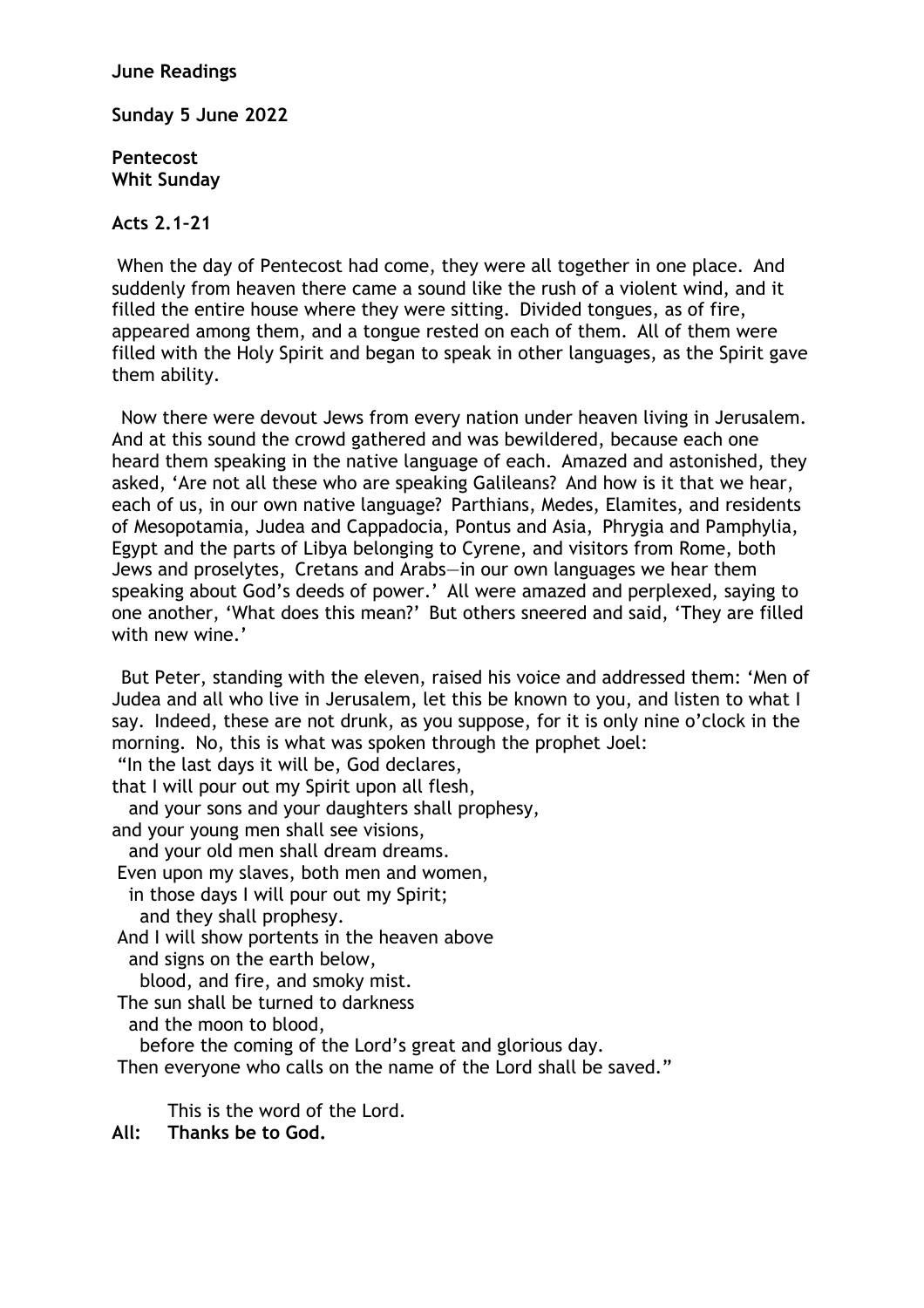## **Romans 8.14–17**

For all who are led by the Spirit of God are children of God. For you did not receive a spirit of slavery to fall back into fear, but you have received a spirit of adoption. When we cry, 'Abba! Father!' it is that very Spirit bearing witness with our spirit that we are children of God, and if children, then heirs, heirs of God and joint heirs with Christ—if, in fact, we suffer with him so that we may also be glorified with him.

This is the word of the Lord.

## **All: Thanks be to God.**

## **Gospel Reading**

Alleluia, Alleluia. Come, Holy Spirit, fill the hearts of your faithful people and kindle in them the fire of your love.

**All Alleluia**

Hear the Gospel of our Lord Jesus Christ according to John. **All: Glory to you, O Lord**.

## **John 14.8–17 [25–27]**

Philip said to him, 'Lord, show us the Father, and we will be satisfied.' Jesus said to him, 'Have I been with you all this time, Philip, and you still do not know me? Whoever has seen me has seen the Father. How can you say, "Show us the Father"? Do you not believe that I am in the Father and the Father is in me? The words that I say to you I do not speak on my own; but the Father who dwells in me does his works. Believe me that I am in the Father and the Father is in me; but if you do not, then believe me because of the works themselves. Very truly, I tell you, the one who believes in me will also do the works that I do and, in fact, will do greater works than these, because I am going to the Father. I will do whatever you ask in my name, so that the Father may be glorified in the Son. If in my name you ask me for anything, I will do it.

'If you love me, you will keep my commandments. And I will ask the Father, and he will give you another Advocate, to be with you for ever. This is the Spirit of truth, whom the world cannot receive, because it neither sees him nor knows him. You know him, because he abides with you, and he will be in you.

'I have said these things to you while I am still with you. But the Advocate, the Holy Spirit, whom the Father will send in my name, will teach you everything, and remind you of all that I have said to you. Peace I leave with you; my peace I give to you. I do not give to you as the world gives. Do not let your hearts be troubled, and do not let them be afraid.]

This is the Gospel of the Lord. **All: Praise to you, O Christ.**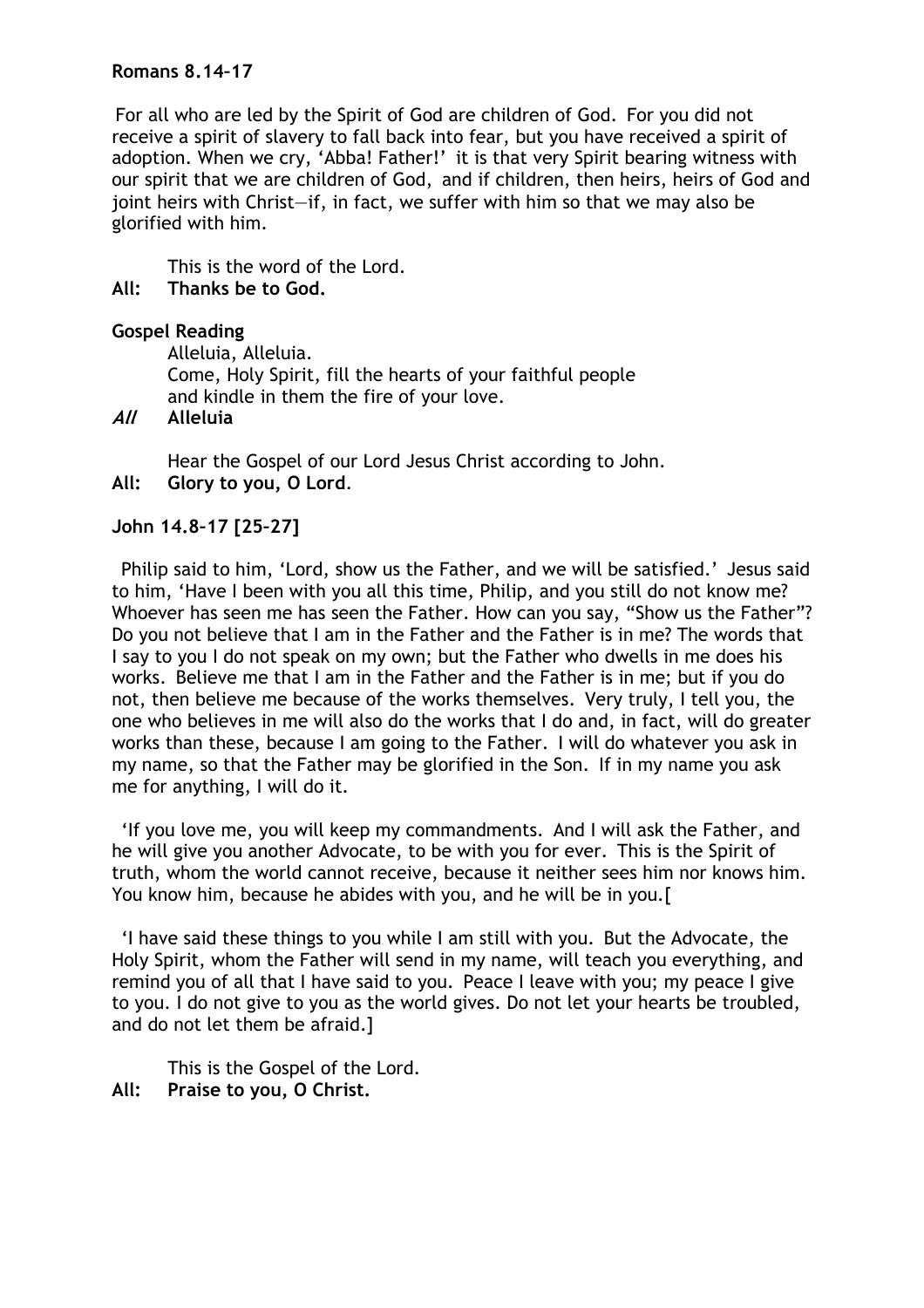**Sunday 12 June 2022**

# **Trinity Sunday**

## **Proverbs 8.1–4, 22–31**

Does not wisdom call, and does not understanding raise her voice? On the heights, beside the way, at the crossroads she takes her stand; beside the gates in front of the town, at the entrance of the portals she cries out: 'To you, O people, I call, and my cry is to all that live. The Lord created me at the beginning of his work, the first of his acts of long ago. Ages ago I was set up, at the first, before the beginning of the earth. When there were no depths I was brought forth, when there were no springs abounding with water. Before the mountains had been shaped, before the hills, I was brought forth when he had not yet made earth and fields, or the world's first bits of soil. When he established the heavens, I was there, when he drew a circle on the face of the deep, when he made firm the skies above, when he established the fountains of the deep. when he assigned to the sea its limit, so that the waters might not transgress his command, when he marked out the foundations of the earth, then I was beside him, like a master worker; and I was daily his delight, rejoicing before him always, rejoicing in his inhabited world and delighting in the human race.

This is the word of the Lord. **All: Thanks be to God.**

## **Romans 5.1–5**

Therefore, since we are justified by faith, we have peace with God through our Lord Jesus Christ, through whom we have obtained access to this grace in which we stand; and we boast in our hope of sharing the glory of God. And not only that, but we also boast in our sufferings, knowing that suffering produces endurance, and endurance produces character, and character produces hope, and hope does not disappoint us, because God's love has been poured into our hearts through the Holy Spirit that has been given to us.

This is the word of the Lord. **All:** Thanks be to God.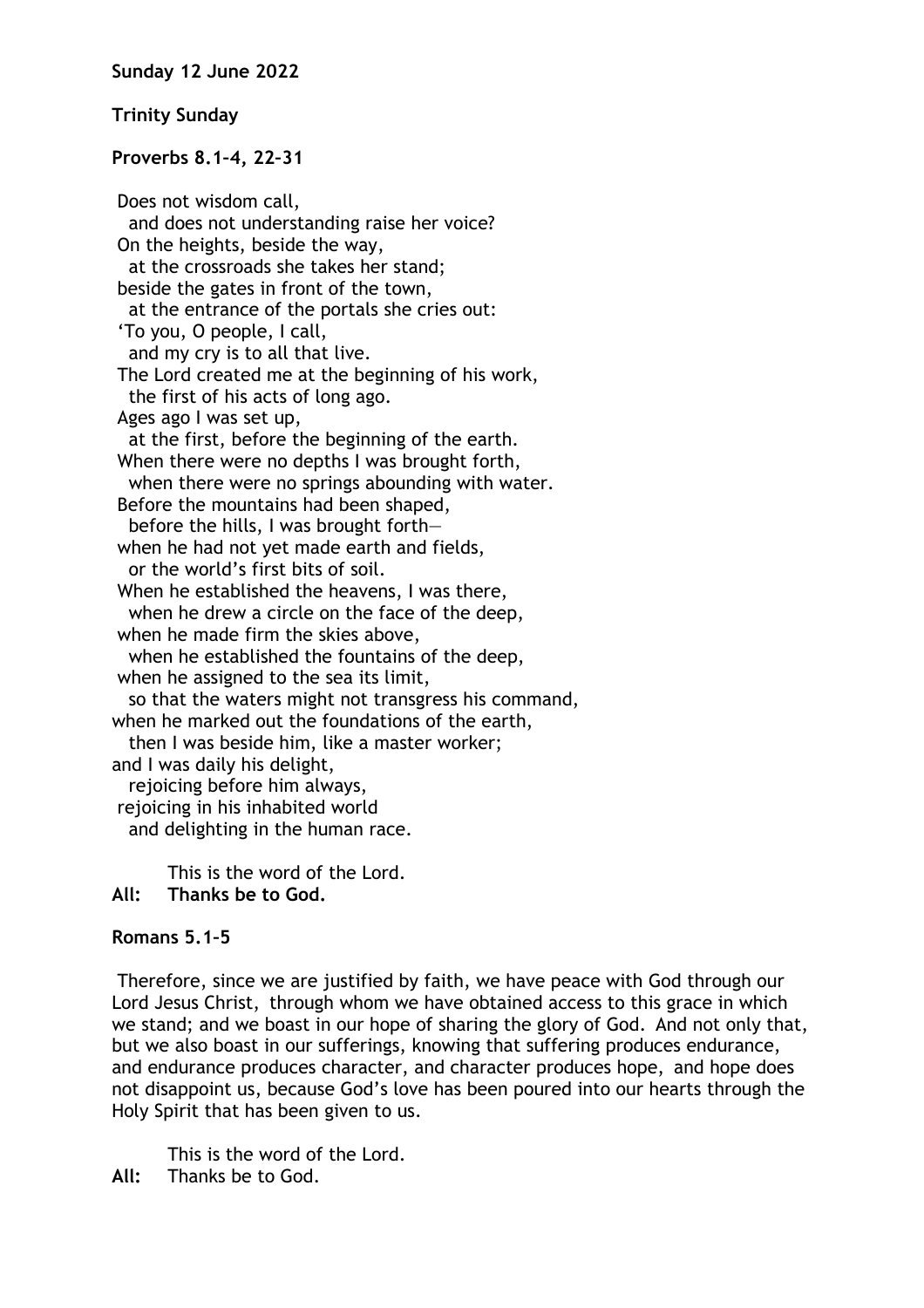| All | Alleluia, alleluia.<br>Glory to the Father, and to the Son, and to the Holy Spirit,<br>one God, who was, and who is, and who is to come,<br>the Almighty.<br>Alleluia. |
|-----|------------------------------------------------------------------------------------------------------------------------------------------------------------------------|
| All | Hear the Gospel of our Lord Jesus Christ according to John<br>Glory to you, O Lord.                                                                                    |

## **John 16.12–15**

'I still have many things to say to you, but you cannot bear them now. When the Spirit of truth comes, he will guide you into all the truth; for he will not speak on his own, but will speak whatever he hears, and he will declare to you the things that are to come. He will glorify me, because he will take what is mine and declare it to you. All that the Father has is mine. For this reason I said that he will take what is mine and declare it to you.

This is the Gospel of the Lord. **All: Praise to you, O Christ.**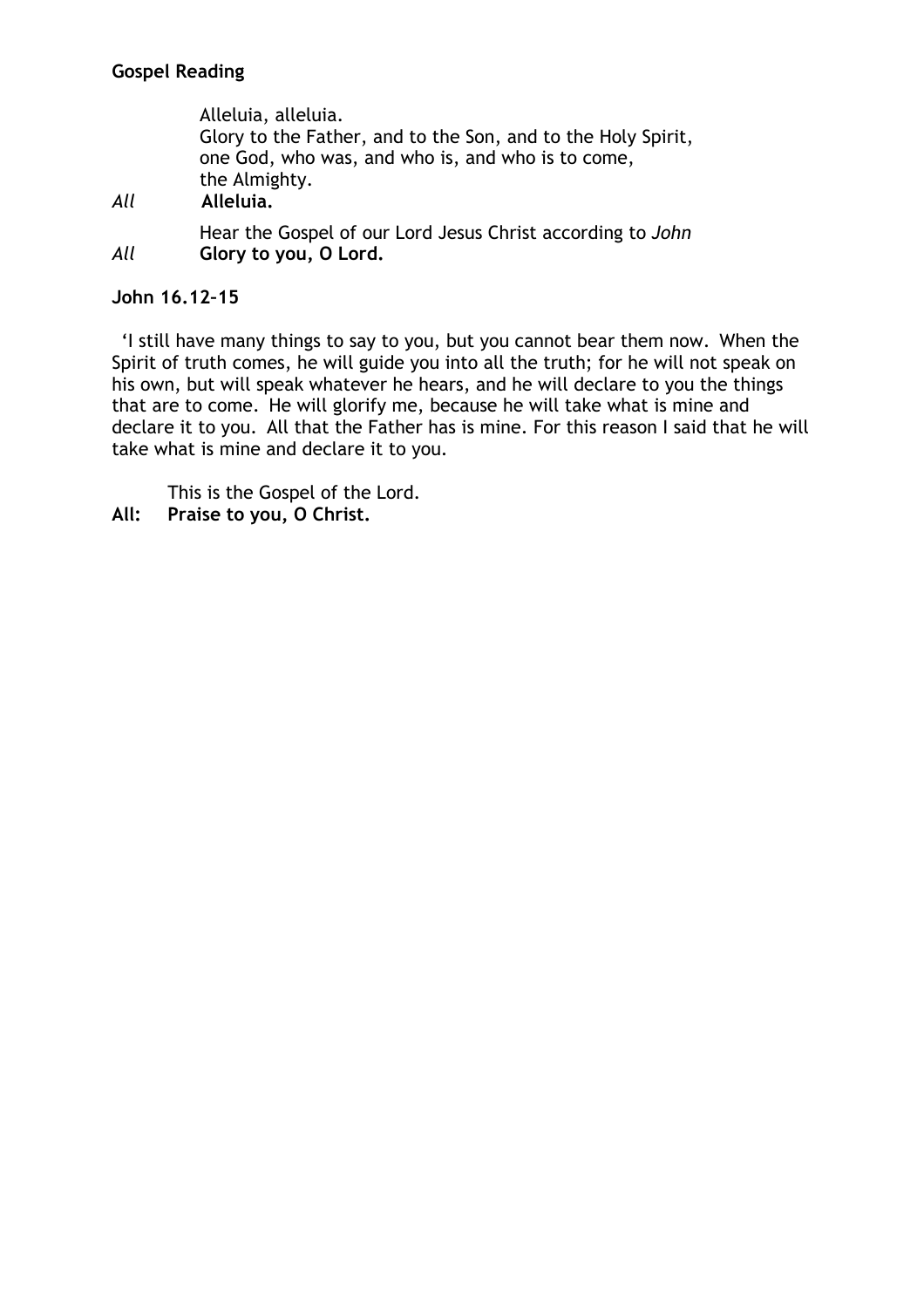### **1 Kings 19.1–4 [5–7] 8–15a**

Ahab told Jezebel all that Elijah had done, and how he had killed all the prophets with the sword. Then Jezebel sent a messenger to Elijah, saying, 'So may the gods do to me, and more also, if I do not make your life like the life of one of them by this time tomorrow.' Then he was afraid; he got up and fled for his life, and came to Beer-sheba, which belongs to Judah; he left his servant there.

But he himself went a day's journey into the wilderness, and came and sat down under a solitary broom tree. He asked that he might die: 'It is enough; now, O Lord, take away my life, for I am no better than my ancestors.'[ Then he lay down under the broom tree and fell asleep. Suddenly an angel touched him and said to him, 'Get up and eat.' He looked, and there at his head was a cake baked on hot stones, and a jar of water. He ate and drank, and lay down again. The angel of the Lord came a second time, touched him, and said, 'Get up and eat, otherwise the journey will be too much for you.'] He got up, and ate and drank; then he went in the strength of that food for forty days and forty nights to Horeb the mount of God. At that place he came to a cave, and spent the night there.

Then the word of the Lord came to him, saying, 'What are you doing here, Elijah?' He answered, 'I have been very zealous for the Lord, the God of hosts; for the Israelites have forsaken your covenant, thrown down your altars, and killed your prophets with the sword. I alone am left, and they are seeking my life, to take it away.'

He said, 'Go out and stand on the mountain before the Lord, for the Lord is about to pass by.' Now there was a great wind, so strong that it was splitting mountains and breaking rocks in pieces before the Lord, but the Lord was not in the wind; and after the wind an earthquake, but the Lord was not in the earthquake; and after the earthquake a fire, but the Lord was not in the fire; and after the fire a sound of sheer silence. When Elijah heard it, he wrapped his face in his mantle and went out and stood at the entrance of the cave. Then there came a voice to him that said, 'What are you doing here, Elijah?' He answered, 'I have been very zealous for the Lord, the God of hosts; for the Israelites have forsaken your covenant, thrown down your altars, and killed your prophets with the sword. I alone am left, and they are seeking my life, to take it away.' Then the Lord said to him, 'Go, return on your way to the wilderness of Damascus; when you arrive, you shall anoint Hazael as king over Aram.

This is the word of the Lord. **All: Thanks be to God.**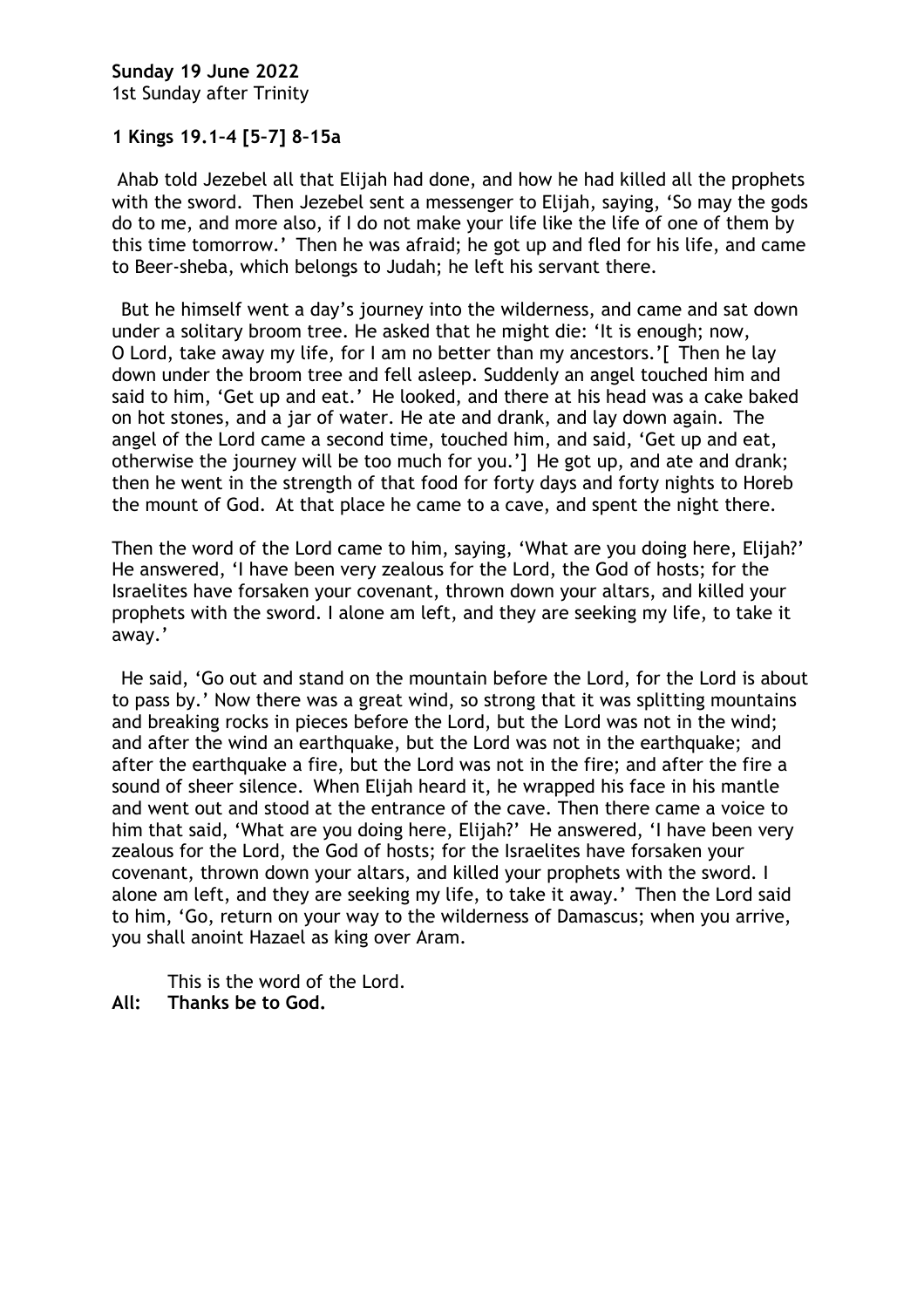## **Galatians 3.23–end**

Now before faith came, we were imprisoned and guarded under the law until faith would be revealed. Therefore the law was our disciplinarian until Christ came, so that we might be justified by faith. But now that faith has come, we are no longer subject to a disciplinarian, for in Christ Jesus you are all children of God through faith. As many of you as were baptized into Christ have clothed yourselves with Christ. There is no longer Jew or Greek, there is no longer slave or free, there is no longer male and female; for all of you are one in Christ Jesus. And if you belong to Christ, then you are Abraham's offspring, heirs according to the promise.

This is the word of the Lord.

**All: Thanks be to God.**

### **Gospel Reading**

Alleluia, alleluia, I am the light of the world, says the Lord. Whoever follows me will never walk in darkness but will have the light of life.

*All* **Alleluia**

Hear the Gospel of our Lord Jesus Christ according to Luke.

**All: Glory to you, O Lord.**

### **Luke 8.26–39**

Then they arrived at the country of the Gerasenes, which is opposite Galilee. As he stepped out on land, a man of the city who had demons met him. For a long time he had worn no clothes, and he did not live in a house but in the tombs. When he saw Jesus, he fell down before him and shouted at the top of his voice, 'What have you to do with me, Jesus, Son of the Most High God? I beg you, do not torment me'— for Jesus had commanded the unclean spirit to come out of the man. (For many times it had seized him; he was kept under guard and bound with chains and shackles, but he would break the bonds and be driven by the demon into the wilds.) Jesus then asked him, 'What is your name?' He said, 'Legion'; for many demons had entered him. They begged him not to order them to go back into the abyss.

Now there on the hillside a large herd of swine was feeding; and the demons begged Jesus to let them enter these. So he gave them permission. Then the demons came out of the man and entered the swine, and the herd rushed down the steep bank into the lake and was drowned. When the swineherds saw what had happened, they ran off and told it in the city and in the country. Then people came out to see what had happened, and when they came to Jesus, they found the man from whom the demons had gone sitting at the feet of Jesus, clothed and in his right mind. And they were afraid. Those who had seen it told them how the one who had been possessed by demons had been healed. Then all the people of the surrounding country of the Gerasenes asked Jesus to leave them; for they were seized with great fear. So he got into the boat and returned. The man from whom the demons had gone begged that he might be with him; but Jesus sent him away, saying, 'Return to your home, and declare how much God has done for you.' So he went away, proclaiming throughout the city how much Jesus had done for him.

This is the Gospel of the Lord. **All: Praise to you, O Christ.**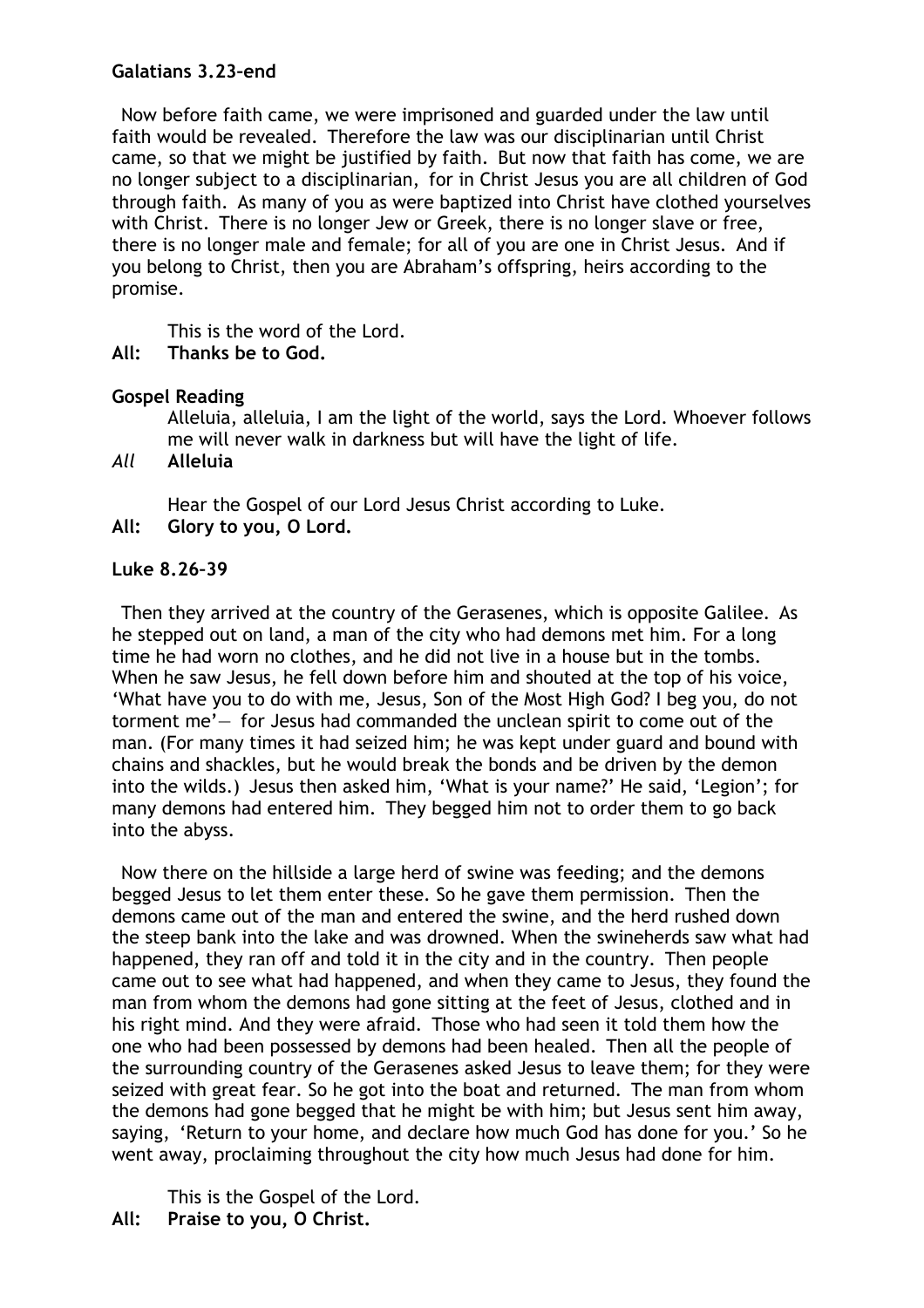**Sunday 26 June 2022** 2nd Sunday after Trinity

#### **Readings**

#### **2 Kings 2.1–2, 6–14**

Now when the Lord was about to take Elijah up to heaven by a whirlwind, Elijah and Elisha were on their way from Gilgal. Elijah said to Elisha, 'Stay here; for the Lord has sent me as far as Bethel.' But Elisha said, 'As the Lord lives, and as you yourself live, I will not leave you.' So they went down to Bethel.

Then Elijah said to him, 'Stay here; for the Lord has sent me to the Jordan.' But he said, 'As the Lord lives, and as you yourself live, I will not leave you.' So the two of them went on. Fifty men of the company of prophets also went, and stood at some distance from them, as they both were standing by the Jordan. Then Elijah took his mantle and rolled it up, and struck the water; the water was parted to the one side and to the other, until the two of them crossed on dry ground.

When they had crossed, Elijah said to Elisha, 'Tell me what I may do for you, before I am taken from you.' Elisha said, 'Please let me inherit a double share of your spirit.' He responded, 'You have asked a hard thing; yet, if you see me as I am being taken from you, it will be granted you; if not, it will not.' As they continued walking and talking, a chariot of fire and horses of fire separated the two of them, and Elijah ascended in a whirlwind into heaven. Elisha kept watching and crying out, 'Father, father! The chariots of Israel and its horsemen!' But when he could no longer see him, he grasped his own clothes and tore them in two pieces.

He picked up the mantle of Elijah that had fallen from him, and went back and stood on the bank of the Jordan. He took the mantle of Elijah that had fallen from him, and struck the water, saying, 'Where is the Lord, the God of Elijah?' When he had struck the water, the water was parted to the one side and to the other, and Elisha went over.

This is the word of the Lord.

**All: Thanks be to God.**

### **Galatians 5.1, 13–25**

For freedom Christ has set us free. Stand firm, therefore, and do not submit again to a yoke of slavery.

For you were called to freedom, brothers and sisters; only do not use your freedom as an opportunity for self-indulgence, but through love become slaves to one another. For the whole law is summed up in a single commandment, 'You shall love your neighbour as yourself.' If, however, you bite and devour one another, take care that you are not consumed by one another.

Live by the Spirit, I say, and do not gratify the desires of the flesh. For what the flesh desires is opposed to the Spirit, and what the Spirit desires is opposed to the flesh; for these are opposed to each other, to prevent you from doing what you want. But if you are led by the Spirit, you are not subject to the law. Now the